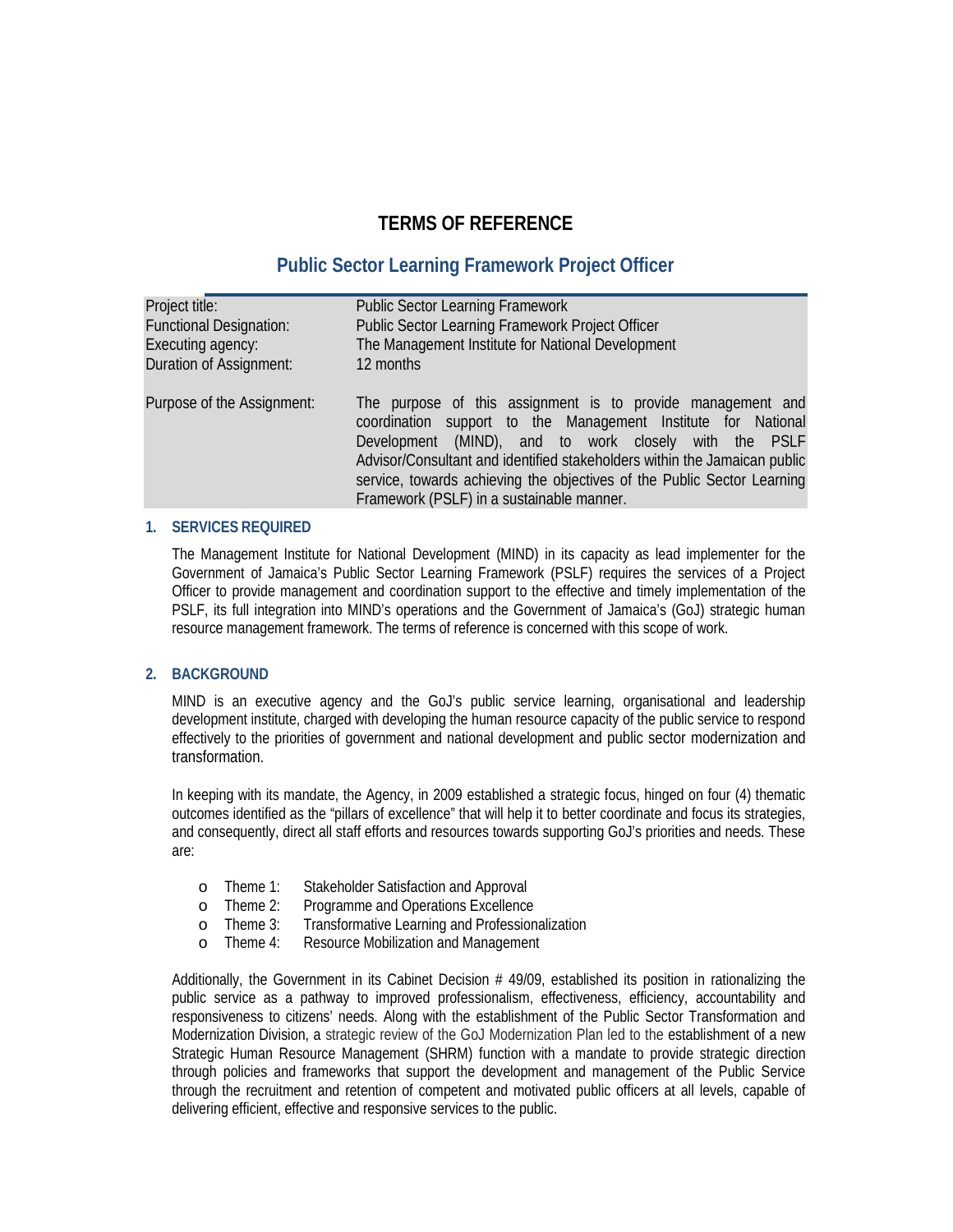It is against this background that a **Public Sector Learning Framework Policy** was established by MIND with the support of key public sector stakeholders<sup>1</sup>, and with the endorsement of the Cabinet Secretary.

The PSLF proposes a more systematic approach to whole-of-government human resource development, and serves as the GoJ's blueprint for building a culture of continuous learning and innovation within the public sector, and provides a coordinated approach to systematically map pathways towards building the required competencies and developing the necessary skill sets that will allow public officers to deliver the best value goods and services.

Along with its overarching objective to provide a coherent policy structure for human resource development within the sector, so as to enable economic development and societal wellbeing through the delivery of efficient citizen services, the PSLF also seeks to:

- 1. Provide a coherent policy for human resource development within the sector.
- 2. Stimulate, guide and promote the development of a public sector that is genuinely committed to lifelong learning.
- 3. Build a culture of innovation among public officers for better business outcomes.
- 4. Enhance the human resource capabilities needed to support the fulfilment of Vision 2030 Jamaica: National Development Plan (NDP).
- 5. Develop a responsive public service able to quickly adjust to the changing needs of government.
- 6. Integrate learning and development across the public sector.
- 7. Provide clarity and coherence to the matrices of learning focus areas across the different job levels in the public sector.
- 8. Provide high quality, relevant and standardized training within the public service.
- 9. Facilitate access, mobility and progression in learning and professional development paths within the sector.
- 10. Develop a source of evaluating or assessing investment in and impact of human resource development within the sector.

The implementation of the PSLF is being led by MIND, supported by a PSLF Working Group, and governed by a PSLF Oversight Committee which is chaired by the Chief Executive Officer (CEO) of MIND. The Agency is supported by a PSLF Consultant/Advisor reporting through to the CEO.

## **3. SCOPE OF WORK**

Under the direct supervision of the PSLF Project Advisor/ Consultant the PSLF Project Officer will provide coordination support to ensure the achievement of the PSLF objectives and delivery of its outputs. Therefore, the PSLF Project Officer will:

- o Liaise and coordinate activities with the relevant departments within the Agency in support of the implementation of the PSLF.
- o Provide administrative support to the PSLF Project Advisor/ Consultant
- o Liaise with key external stakeholders to optimise access and to ensure timely organisation and facilitation of activities relating to the PSLF implementation.
- o Assist with the design, development and dissemination of PSLF outputs.
- o Provide the necessary feedback, through reports and other forms of communiqué, on a timely basis, to the PSLF Consultant/Advisor in order to inform engagements with the CEO and the PSLF Oversight Committee.
- o Monitor PSLF implementation deliverables.
- o Draft any milestone and completion reports as necessary.
- o Provide input for the development of technical reports and other project outputs.

 $1$  Cabinet Office, Ministry of Finance and the Public Service (MoFPS), Office of the Services Commissions (OSC), Strategic Human Resource Management Division within the MoFPS, Jamaica Civil Service Association, Planning Institute of Jamaica and the Public Sector Modernization Division and the Public Sector Transformation Unit, which have been recently amalgamated to form the Public Sector Transformation and Modernization Programme.